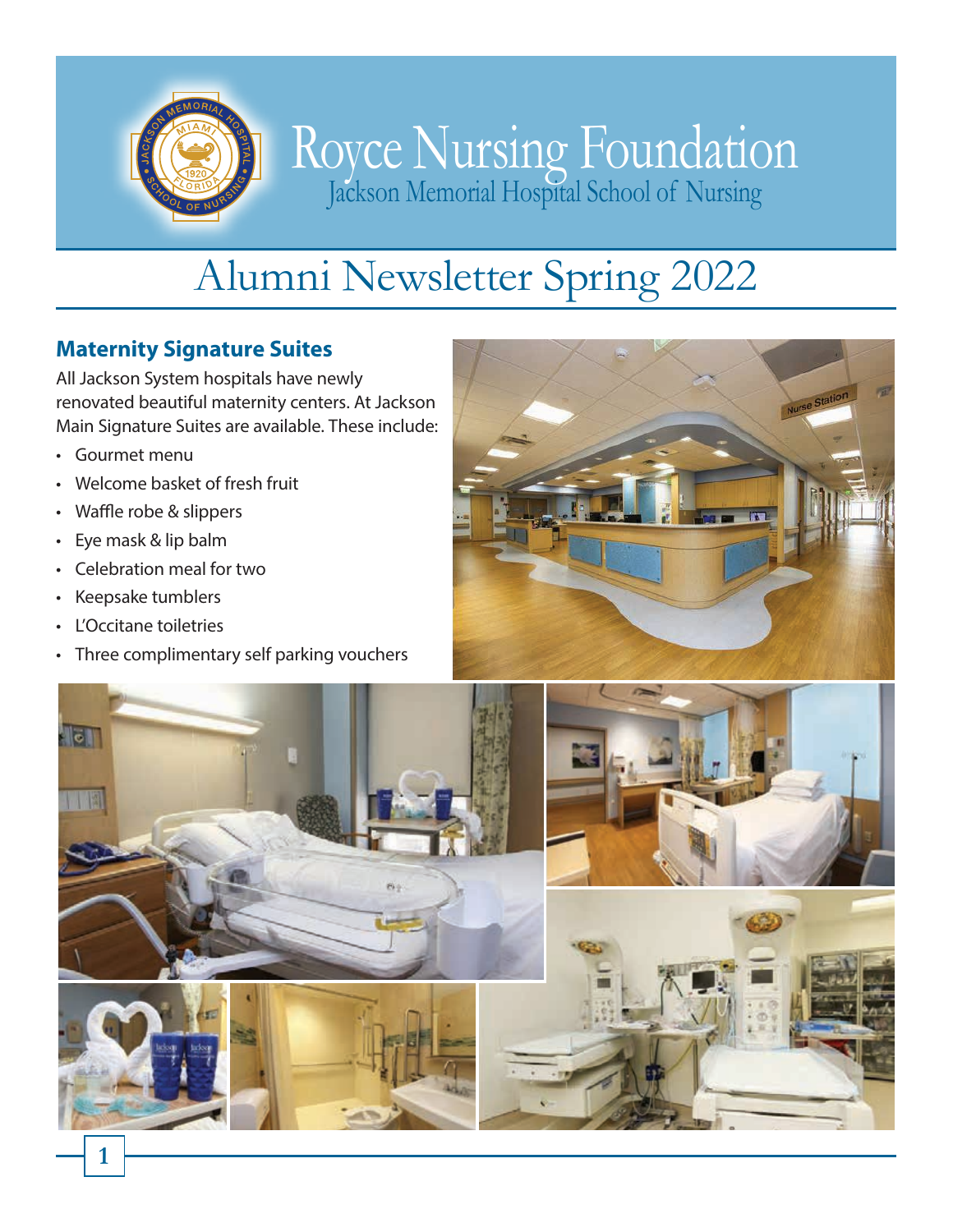# *2022 Alumni Luncheon*

Saturday, June 18, 2022 **Boatyard Bar & Grill** 1555 SE 17th Street | Fort Lauderdale | Florida 33316 | 954-525-7400 11:30 AM Cost \$40.00 per person payable to **Royce Nursing Foundation** R.S.V.P. with check and mail to Royce Nursing Foundation | 15060 Egan Lane | Miami Lakes, FL 33014 Deadline: May 28, 2022 This casual, waterfront restaurant is a few block east of Federal HIghway near the intercoastal waterway. It will be the perfect place  $\frac{1}{2}$  a good meal and catch up with old frends. There are plenty of hotels nearby if you are coming it om out of town. Name at Graduation and Graduation Class of The Year of Graduation Class of The Year of Graduation Address Phone **Email JMH SON** *2022 Alumni Luncheon R.S.V.P. Deadline May 28, 2022* **YES!** I will be attending the JMH SON Alumni Luncheon on Saturday, June 18, 2022. Please reserve \_\_\_\_\_\_\_ seats for me (and my guest). Deadline: May 28, 2022 UNTER S This casual, waterfront restaurant is a few to case of Federal Elginway near the intercoastal<br>are plenty of hotels no the perfect and the perfect of the state of the state of the state of the state of the state of the sta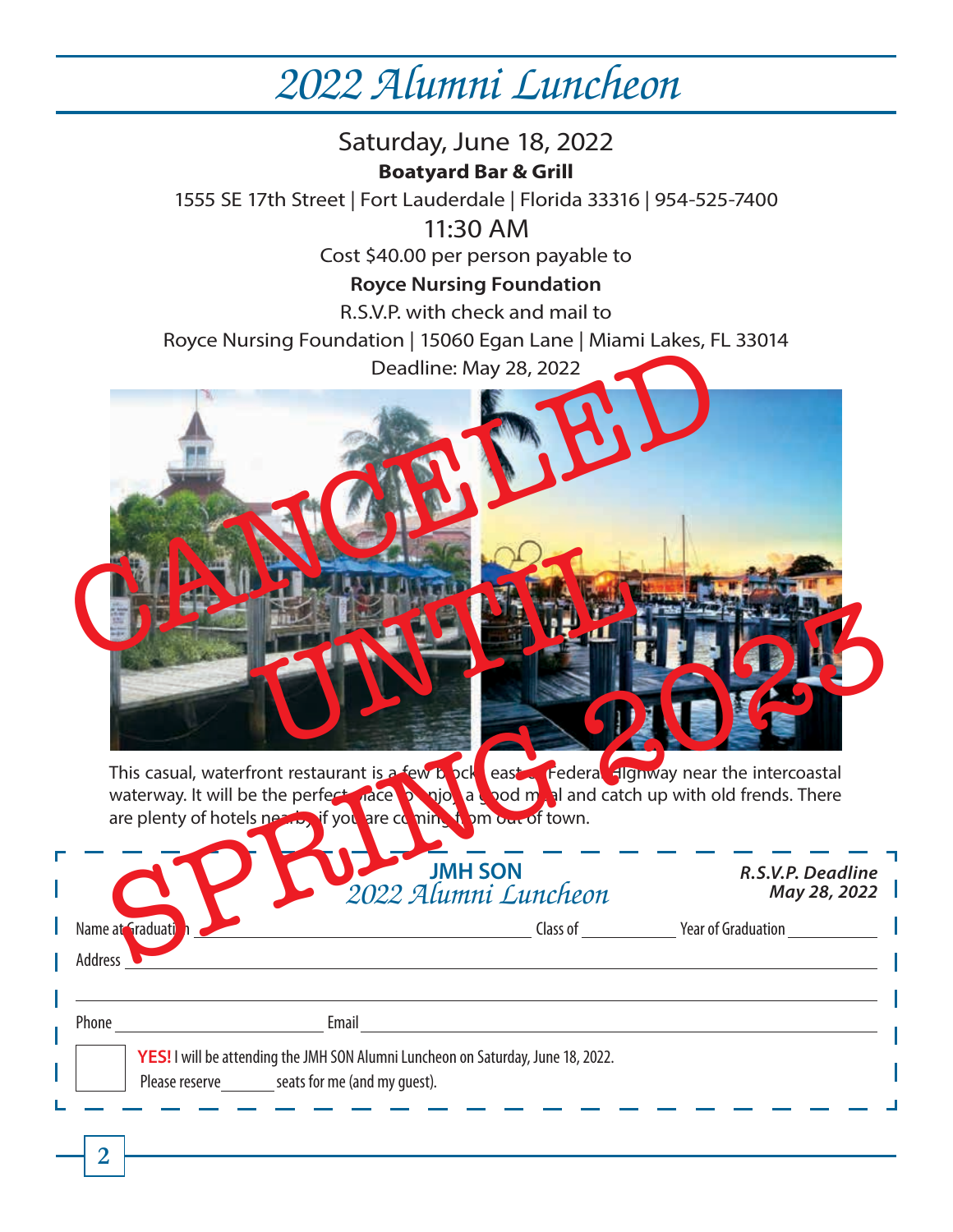# Alumni Update

#### **1947**

#### **Doris Beiesdorfer (Doris Dewalt)** Mobile, AL

2 kids, 2 grands and 2 great grands. She's 95 and sent a photo of her with her family.

## **1952**

### **Mary Jane Reagan (Mary Butler)**

Pesino Beach, CA hamjbutler@charte.net MSN Professional Accomplishment: Organizational Development Specialist, Associate Professor of Nursing.

#### **1955**

#### **Florine Larkins (Florine Smith)** Miami, FL

Lump149@bellsouth.net Retired

In 1992 I was sent to Iraq by the Southern Baptist Convention to be relief to the Kurds. We set up medical clinics in fields, intents and bush arbors. I diagnosed and distributed medicines. I am widowed since 2018 after 61 years of marriage. My husband and I traveled to all states and all provinces in Canada. We did international travel as well. I took a road trip by myself to NY. Those trips let me know the Lord was always present with me.

### **1955**

#### **Judith Le Croy (Judith Kennefic)**

Jacksonville, FL

Retired

Accomplishments: Set up and was head nurse of Hemodialysis 1974-2006 in Ft Myers. In 1999 I received FL Exemplary Practice Award for End Stage Renal Disease.

## **1955**

#### **Arlene Stohl (Arlene (Zwickel)**

Palm Beach Gardens, FL ARZW@aol.com Retired My son-in-law is working at Sylvester Cancer Center at UM as a Radiation Oncologist.

### **1956**

#### **Barbara Ann Hicks (Barbara Ludovici)**

Palmetto Bay, FL baludovici@gmail.com Would love to hear from classmates

### **1958**

#### **Virginia Dysart (Virginia Waddell)** Cleveland, TN

Retired Veteran USAF, NC, A.R.C Worked at Children's Hospital in Baltimore, NIH Mother of 4, 6 grandkids, 2 great grands

#### **1959**

**Rochelle Fried (Rochelle Kessler)** Lauderhill, FL rochellek.210@aol.com

Married with 3 children

## **1959**

**Saundra Johnson (Saundra Allington)** Melbourne, FL

Officer in US Air Force Nurse Corp (Viet Nam) Widow of Air Force LT. Colonel, mother of 5, grandmother of 10, great-grand of 9.

### **1959**

#### **Beverly Reed (Beverly Leone)** Winter Park, FL

Presently residing in Gardens of De Pugh Nursing Home.

### **1960**

## **Sandra Lee Janofsky (Sandra Barne)**

St Petersburg, FL sjanofsky@hotmail.com Retired. Enjoying traveling and grandkids.

### **1962**

### **Paige Browne (Paige Murphy)**

Keizer, OR Retired after 50 years of nursing. Worked Med. Surg. mostly. Travel nurse for 2 years around US. Spent five years in Naval Nurse Corp. Have two daughters and 3 grandchildren.

### **1963**

#### **Barbara Kidd (Barbara Schmidt)** Crowley, TX

bak11403@gmail.com Presently employed at Mesa Springs Hospital as CEO. Degrees earned: BS and MS in Health Care Administration.

Professional Accomplishments: Opened two LTAC and two Behavioral Health Hospitals; Several Hospital of the Year Awards.

I have two wonderful grandchildren. My oldest just got accepted to West Point Military Academy.

## **1963**

**Barbara Schneider (Barbara Trower)** Cary, NC opalii@aol.com Retired Clinical Coordinator-telemetry, ICUs. &ERs Attended Barry University A Rewarding 30 year career in nursing. Happily married 51 years, 2 children, 4 grandchildren. My best to all fellow grads!

## **1964**

**Mary Tudor (Mary Davidson)** Hialeah, FL marbru17@comcast.neet Retried in 2012 Have two daughters, both nurses & four grandchildren. Enjoy traveling with family.

### **1965**

**Joan Buckle (Joan Bazley)** Green Cove Springs, FL Retired

### **1965**

**Dr. Linda Revere (Linda Ruddick)** Oklahoma City, OK lmrevere@outlook.com Retired after 40 years in military and civilian practice. Vietnam veteran. Last posting Oklahoma - makes collecting Native American Art easy as 29 tribes have reservations here.

### **1967**

**Mary (Kitty) Kleyla (**Kitty Phillips) Jacksonville, FL mkphillips01@bellsouth.net Retired Degree earned: BA English Literature (FSU) JD (UF) Worked for 2 years after graduation at JMH then in Tallahassee. Worked as a civil lawyer in Jacksonville from 1976-2000 when I retired. Professional Accomplishments: I was the first woman president of the Florida Bar Association and a member of many professional organizations.

Married and have one son. Traveled extensively. Life is good!

**3**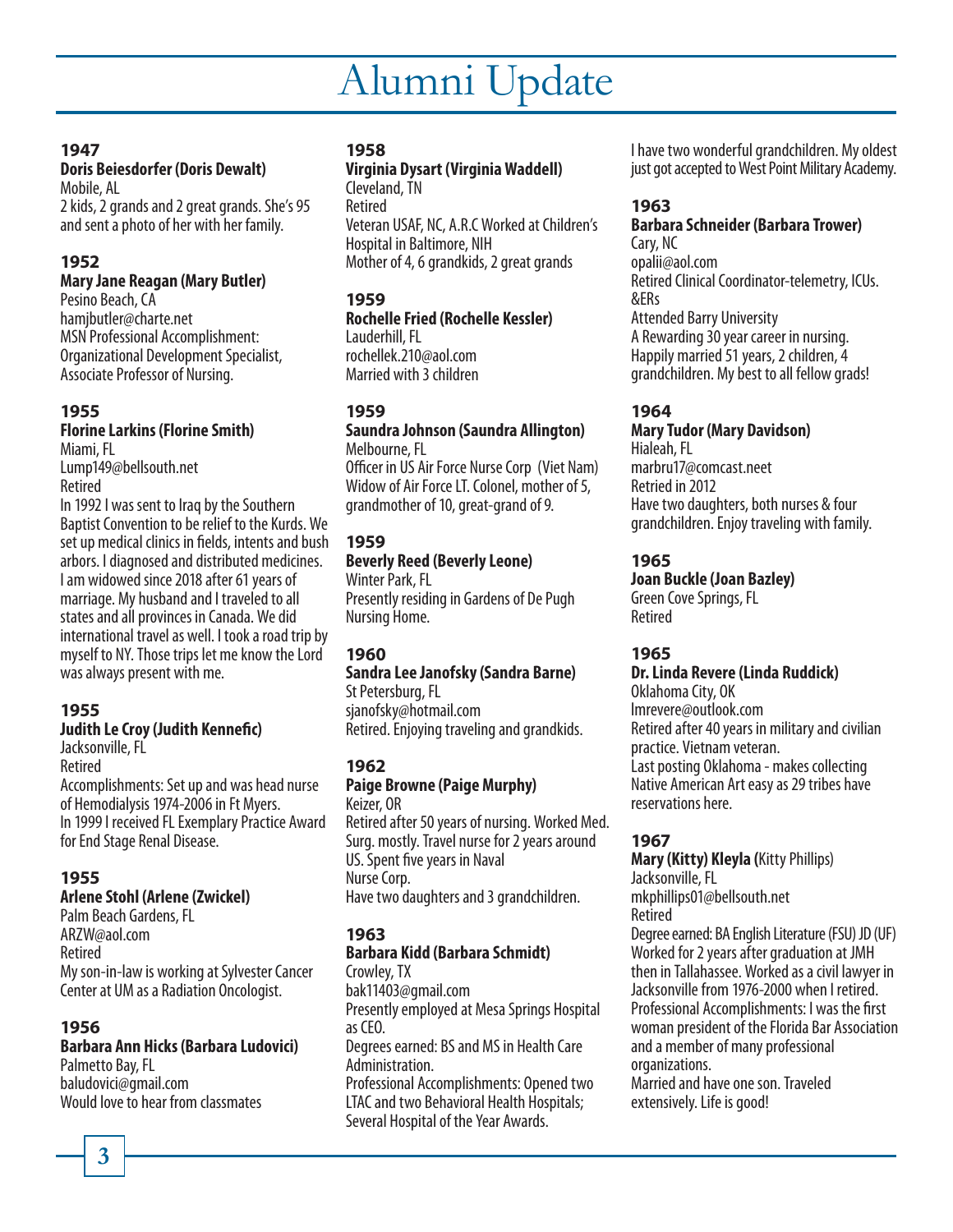# Alumni Update

#### **1969**

## **Paula Loehr (Paula Coleman)**

Camarillo, CA bq.paulacoleman@gmail.com Degrees earned: BSN, PHN Professional Accomplishments: IBCLC 48 years of Labor & Delivery Four adult children and 6 grands.

## **1969**

#### **Jane Aversa**

Crossville, TN janee922@yahoo.com Retired from JMH 2012 Corporate Director Clinical Resource Management MSN, MBA University of Miami One son & two daughters. Six grandchildren all living in Florida. Previous employment with Doctors Hospital

Coral Gables and South Miami Hospital.

## **1970**

#### **Linda Burger (Linda Burger Burdick)** Tampa, FL

LindaBurdick28@gmail.com Retired after 44 years as psychiatric nurse. Have one son and three teenage grandchildren. Maintained close friendship since nursing school with Laura Gough (Weiss) and Sarah Jane Rushing (Clark). Would love to hear from classmates from 1970. Memories are the most precious and fulfilling. Loved my time in Miami.

## **1972**

## **Bernadette Nelson (Bernadette Emerick)**

Vero Beach, FL emerick\_t@bellsouth.net Degree Earned: MSN Retired Assistant Professor at Indian River State College for 32 years.

### **1972**

### **Cherie Toussel (Cherie Spada)**

Miami, FL Retired in 2005 after 35 years in Mother Baby Unit.

### **1975**

**Sandra Esplin (Sandra Wehking)** Palmetto Bay, FL sewehking@bellsouth.net

Presently employed: Nicklaus Children's Hospital as Clinical Coordinator Surgical Services. Professional Accomplishments: Certified Pediatric Nurse, Safety System Facilitator. Married 43 years to high school sweetheart, Ike. Have two married sons and five grandchildren. Love my family and work family too.

### **1978**

## **Tina Gennaro (Tina Helfand)**

Los Angeles, CA Retired

## **1979**

#### **Robin Bennett (Robin Bennett Podell)** Greensboro, NC

robinpodel@gmail.com Not currently employed: Five moves to four states, getting married, and house renovations have kept me busy, though I did manage to work in a physicians office briefly. Professional Accomplishments: National Certification in inpatient obstetrics & electronic fetal heart monitoring, Perinatal bereavement coordinator.

Looking forward to finally getting settled and returning to nursing.

## **1979**

### **Jane Goble (Jane Mc Curley)**

Boerne, TX janemccurley@yahoo.com Presently employed at: Chief Nursing Officer Methodist Children's Hospital Degrees earned: DNP< MBA< RN Professional Accomplishments: NEA-BC, CENP, FACHE, President elect of Texas Organization of Nurse Leaders.

## **1979**

#### **Joan Navarro**

Miami, FL ajncs@att.net Retired in 2009 after 30 years at JMH Nurse Case Manager, BSN form University of Miami Enjoying retirement.

## **1981**

**Patricia Hagan** New York, New York dede.hagan@aol.com Retired ED RN, Live Life!

#### **1983**

#### **Brenda Shook (Brenda Mosier)** Miami, FL

rosegardengirl@bellsouth.net Presently employed at Baptist Health of Miami as Endoscopy Nurse. Degree earned: BSN form UM 1990 Married with two daughters and one son-in-law.

### **1987**

**Lynn Cartmell (Lynn Herge)** Appleton, WI lherge88@gmail.com Presently employed: Aurora Medical Center as Hospital House Supervisor. Degree earned: BSN form Grand Canyon University in March 3017. Professional Accomplishments: Thirty years as ICU nurse, 7 years as a forensic nurse. Love both. SANE-A certified, previously CCRN. Looking forward to returning to travel nursing now that we are empty nesters.

### **1991**

#### **Suzanne Mazzotti (Suzanne Zuckerman)** Blue Ridge, GA

georgiabirdnerd66@gmail.com Retired & living in the mountains Professional Accomplishments: Spent 28 years working Trauma, ER, CVICU. MICU SICU. My last 12 years preo-op anesthesia. Married with two boys & two stepdaughters, one grandbaby. Love living in the mountains, traveling, hiking and photography.

### **1992**

**Susie Tome (Susie Tome Manjarrez)** Davie, FL ERSUSY@aol.com Presently employed at JMH ER as ARNP. Professional Accomplishment: Adult certification ARNP, forensic examiner Miami Dade County. Degree Earned: MSN Married with three kids.

**4**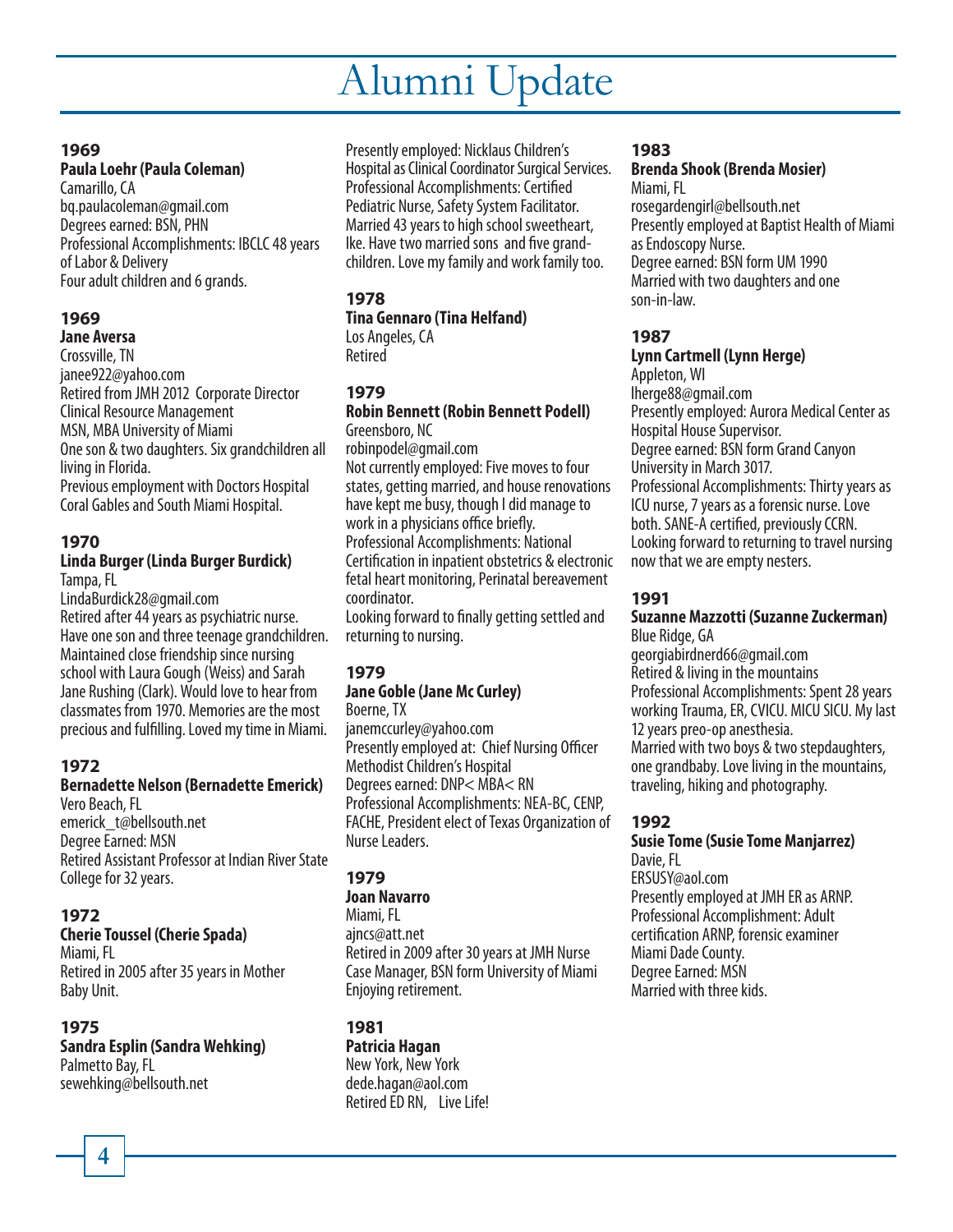## **In Memoriam**

#### **1954**

#### **Jean Dube Herrero**

She worked as and OB/GYN nurse in the Miami area until 1974. She and her husband, a hospital administrator lived in Saudi Arabia for many years. She was fluent in Spanish, French and Arabic. As an amateur archeologist and explorer she was interested in Bedouin culture and early Islamic and Christian architecture. She was a published, free-lance writer. She and her husband were married 43 years. They had one daughter, 2 grandchildren and 7 great grandchildren. Passed away April 14, 2018

#### **1956**

**Connie Covert Johnson** Passed away October 23, 2021

#### **1959**

**Beverley Reed (Beverley Leone)**

Winter Park, FL; Passed away January 2021

#### **1962**

**Susan Hayes** Passed away July 25, 2021

## **1964**

#### **Patricia Wells DuBose**

Round Rock Texas; Passed away August 2021 After nursing school she moved to Texas to work in the medical center. She had a 38 year career at Methodist Hospital and was the Director if Inpatient and Outpatient Dialysis Services when she retired. She was active in a quilting group, the Anglican Church and volunteered with the Assistance League of Georgetown TX. She is survived by a daughter, son, and five grandchildren.

## **Lost Diploma?**

For those Alumni who need a duplicate, please write us with your complete name, year of graduation, social security number and \$15.00 to cover the cost of the diploma, shipping and handling.

## **Need a Transcript?**

Transcripts will continue to be available, on request, for \$10.00 per copy. Check payable to Education and Development.

NOTE: JMH SON records will remain in the Departlment of Education and Development in Jackson Medical Towers.

| Name at Graduation                                                                                                                                                                                                             | <b>ORDER FOR:</b>                                                                       |
|--------------------------------------------------------------------------------------------------------------------------------------------------------------------------------------------------------------------------------|-----------------------------------------------------------------------------------------|
|                                                                                                                                                                                                                                | <b>DIPLOMA</b><br>(515.00)<br>MONEY ORDER payable to<br><b>Royce Nursing Foundation</b> |
|                                                                                                                                                                                                                                |                                                                                         |
| Email experience and the contract of the contract of the contract of the contract of the contract of the contract of the contract of the contract of the contract of the contract of the contract of the contract of the contr |                                                                                         |
|                                                                                                                                                                                                                                | <b>TRANSCRIPT</b>                                                                       |
|                                                                                                                                                                                                                                | (\$10.00 each)<br>Check payable to                                                      |
|                                                                                                                                                                                                                                | <b>Education and Development</b>                                                        |
| Please send to<br>Jackson Medical Tower • 1500 NW 12th Avenue, 7th Floor East • Miami, FL 33136<br><b>Attention: Sandra Benitez</b>                                                                                            |                                                                                         |